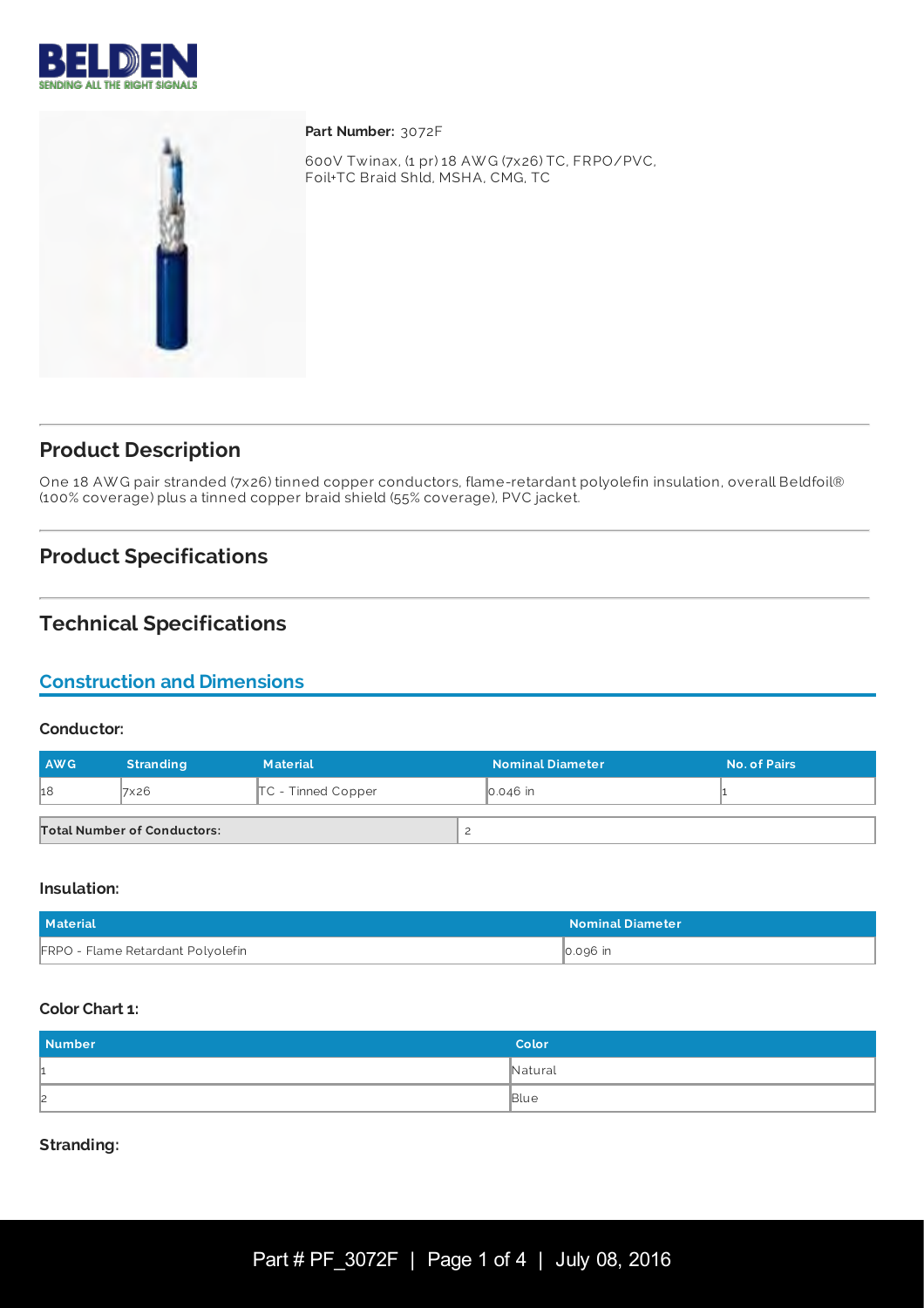| <b>Lay Length</b> | <b>Diameter</b>  |
|-------------------|------------------|
| $1.75$ in         | $\vert$ 0.192 mm |

### **Outershield 1:**

|              | Type Layer Material             | <b>Material Trade</b><br><b>Name</b> | Coverage<br>$\left[\% \right]$ | <b>Drainwire</b><br><b>Material</b> | <b>Drainwire</b><br>AW <sub>G</sub> | <b>Drainwire Construction n</b><br>x <sub>D</sub> |
|--------------|---------------------------------|--------------------------------------|--------------------------------|-------------------------------------|-------------------------------------|---------------------------------------------------|
| Tape         | Aluminum Foil-Polyester<br>Tape | Beldfoil®                            | 100%                           | $\mathsf{ITC}$ - Tinned<br>Copper   | 2C                                  | $\sqrt{7}x28$ mm                                  |
| <b>Braid</b> | <b>TC</b> - Tinned Copper       |                                      | 55 %                           |                                     |                                     |                                                   |

### **Outerjacket 1:**

| Material                        | <b>Nominal Diameter</b> |
|---------------------------------|-------------------------|
| <b>PVC - Polyvinyl Chloride</b> | 0.324 in                |

# **Electrical Characteristics**

### **Conductor DCR:**

| Nominal Conductor DCR | <b>Nominal Outer Shield DCR</b> |
|-----------------------|---------------------------------|
| 6.9 Ohm/1000ft        | 3.2 Ohm/1000ft                  |

### **Capacitance:**

| Nom.Mutual Capacitance |  |
|------------------------|--|
| 19.5 pF/ft             |  |

#### **Impedance:**

| Nominal Characteristic Impedance |  |
|----------------------------------|--|
| $78$ Ohm                         |  |

### **High Frequency (Nominal/Typical):**

| <b>Frequency [MHz]</b> | <b>Nom. Insertion Loss</b> |
|------------------------|----------------------------|
| 1 MHz                  | $\vert$ 0.52 db/100ft      |
| 10 MHz                 | $1.98$ db/100ft            |
| 50 MHz                 | $3.78$ db/100ft            |
| 100 MHz                | 5.35 db/100ft              |
| 200 MHz                | $7.57$ db/100ft            |
| 400 MHz                | $10.7$ db/100ft            |

### **Delay:**

| Nominal Delay | <b>Nominal Velocity of Propagation (VP) [%]</b> |
|---------------|-------------------------------------------------|
| $1.58$ ns/ft  | 64.5 %                                          |

### **High Freq:**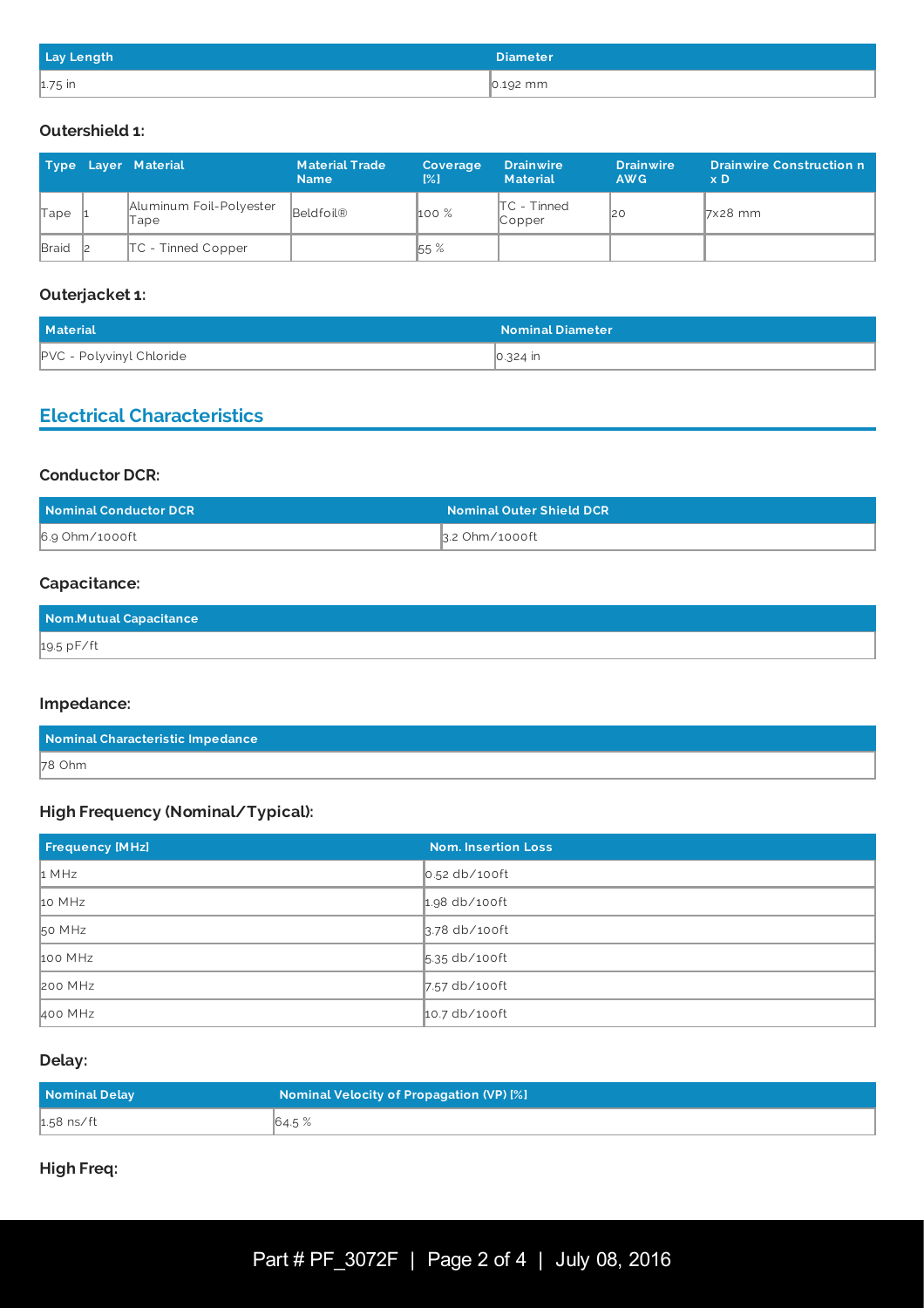| <b>Frequency [MHz]</b> |
|------------------------|
| 1 MHz                  |
| 10 MHz                 |
| 50 MHz                 |
| 100 MHz                |
| 200 MHz                |
| 400 MHz                |

#### **Inductance:**

| Nominal Inductance |  |
|--------------------|--|
| $0.12 \mu H / ft$  |  |

#### **Voltage:**

| UL Voltage Rating         |
|---------------------------|
| 600 V RMS (NEC Type TC)   |
| 300 V RMS (NEC Type PLTC) |
| 300 V RMS (NEC Type CMG)  |

### **Use**

| <b>Suitability - Sunlight Resistance:</b> | Yes      |
|-------------------------------------------|----------|
| <b>Max Recommended Pulling Tension:</b>   | $85$ lbs |

# **Safety**

| <b>C(UL) Flammability:</b> | FT4               |
|----------------------------|-------------------|
| <b>IEEE Flammability:</b>  | 1202              |
| <b>UL Flammability:</b>    | UL1685 UL Loading |

# **Temperature Range**

| <b>Operating Temp Range:</b> | -40°C To +75°C |
|------------------------------|----------------|
| UL Temp Rating:              | ່ 75°C Dr∨     |

# **Mechanical Characteristics**

| Min Bend Radius/Minor Axis: | . .… ت∟… |
|-----------------------------|----------|

# **Part Number**

| Plenum (Y/N):<br>- No |
|-----------------------|
|-----------------------|

# **Standards**